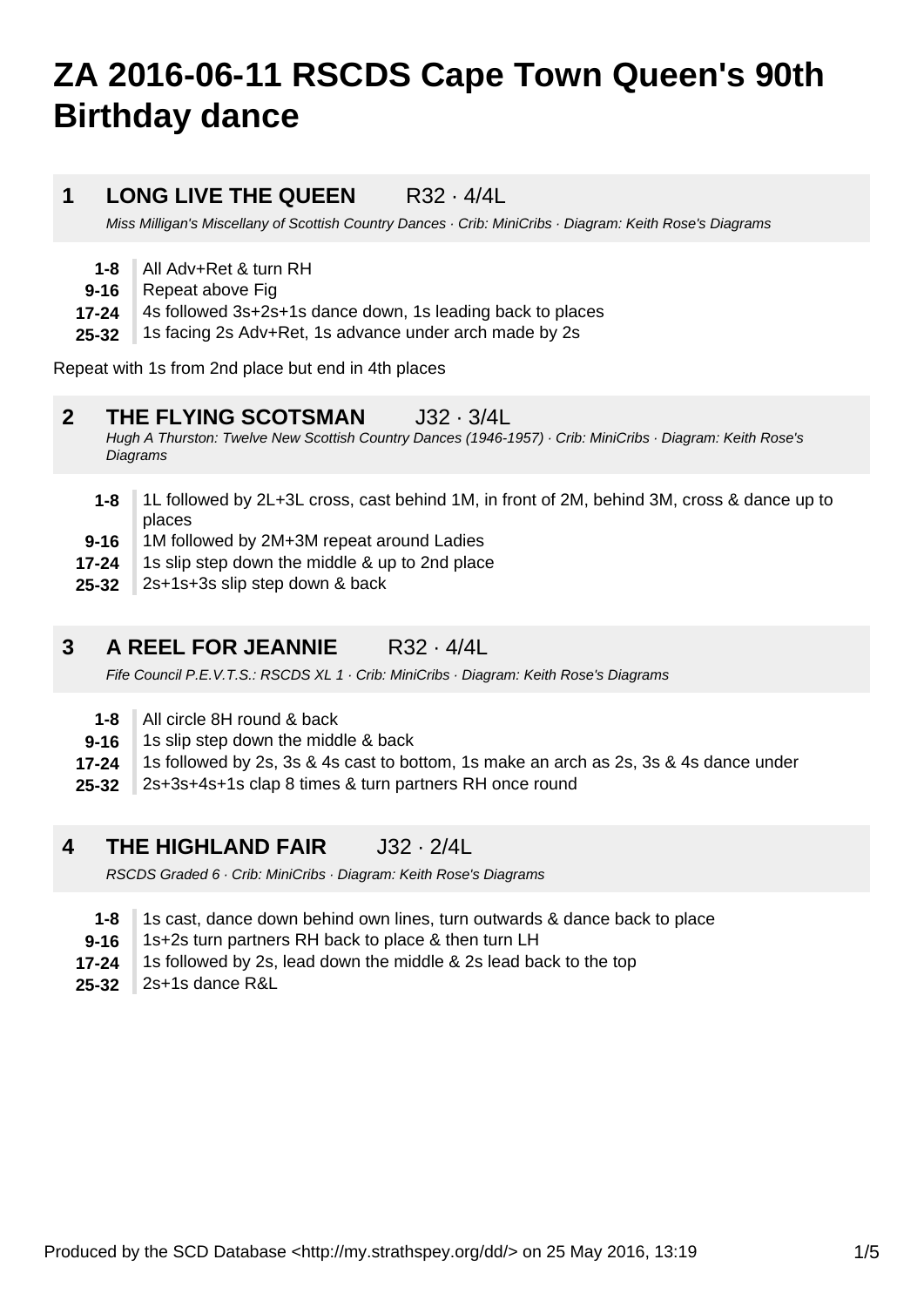### **5 THE MINISTER ON THE LOCH** S32 · 3/3L

Roy Goldring: Magazine Dances 2005-2009 · Crib: MiniCribs · Diagram: Keith Rose's Diagrams

- **1-8** 1s+2s dance Diamond Poussette
- **9-16** 1s dance down for 2 steps, turn 2H, dance up to top & turn 2H
- **17-24** 1s+3s dance double Fig of 8 round 2s with 1s casting to start
- **25-32** 1M+2M turn LH 1.1/2 times **while** 1L+2L turn RH 1.1/2 times, 1M+3M turn RH 1.1/2 times **while** 1L+3L turn LH 1.1/2 times

#### **6 CIRCLE WALTZ** W32 · anyC

Alex Moore: A Guide to Scottish Country Dancing · Crib: MiniCribs

- **1-4** All balance in & out, Men releasing partner's hand swing the Lady on left in front of them to end on their right
- **5-16** Repeat bars 1-4 three more times
- **17-24** In waltz hold take 2 steps in & 2 steps out
- **25-32** Lady turns under Mans right arm, all waltz round room to reform circle

#### **7 THE FERRYBOAT** J32 · 1C

Carolyn Hunt: Let's All Dance · Crib: MiniCribs

- **1-8** All Men Adv+Ret & all circle left
- **9-16** All Ladies Adv+Ret & all circle right
- **17-24** All dance Grand Chain (pass partner RH to start) & face 5th person (new partner) joining both hands
- **25-32** All Slip-Step into centre (2 bars) & back, all turn new partners RH

#### **8 CAMPBELL'S WELCOME** J24 · 2RR

Campbell Tyler · Crib: Eric Ferguson's SCD Cribs

- **1–** Circle4 and back
- **9–** RHA, LHA
- **17–** Dance BtoB with dancer opposite ; dance through arches to face next couple (clw form arches)

#### **9 THE CONVICT SHIP** R32 · 2RR

Maureen Burnham · Crib: Eric Ferguson's SCD Cribs

Cpl facing Cpl round the room, 1c facing cclw

- **1–** Circle4 and back
- **9–** 1W+2W turn RH ; 1M+2M Turn LH, finish with P in promhold, cpl facing cpl
- **17–** Pass other cpl Rsh | pass next cpl Lsh; repeat Rsh | and Lsh and change to NHJ
- **25–** Pass next couple (2c makes arch, 1c under) | repeat (1c arch) ; repeat (2c arch) | repeat (1c arch) and face next cpl.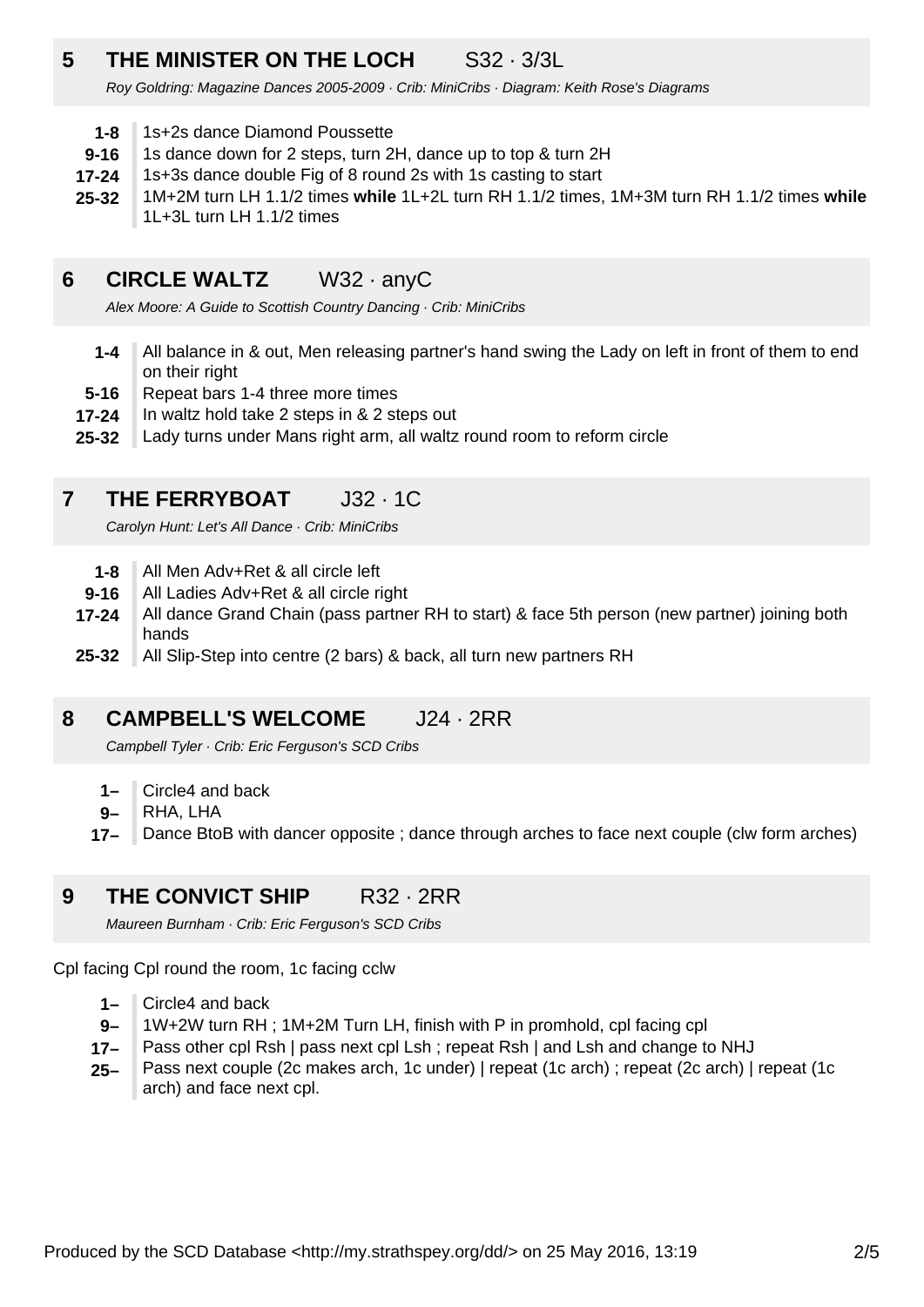### **10 ST ANDREW'S FAIR** J32 · 3/4L

Roy Goldring: Five Scottish Country Dances 1982 · Crib: MiniCribs · Diagram: Keith Rose's Diagrams

- **1-8** 1s cross RH, cast 2 places, cross LH below 3s & cast up to 2nd place own sides
- **9-16** 2s+1s+3s 1/2 turn RH retain hands & all set (M face down & L up) 2L leads Ladies across & down own side **while** 3M leads Men across & up
- **17-24** 3s+1s+2s circle 6H round & back
- **25-32** 3s+1s+2s 1/2 turn LH retain hands & all set (M face up & L down) 2L leads Ladies across & up own side **while** 3M leads Men across & down

#### **11 THE BYRON STRATHSPEY** S32 · 3/3L

John Drewry: Deeside Book Part 2 · Crib: MiniCribs · Diagram: Keith Rose's Diagrams

- **1-8** All petronella turn into the centre & set to partner, turn 2H 1.1/4 times back to places
- **9-16** 1s+2L & 3s+2M dance RH across, 2s pass RSh & dance LH across with other couple
- **17-24** 2s in prom hold dance reel of 3 with 1s passing 1L RSh, end 2s in centre at top
- **25-32** 2s+1s+3s dance Allemande

### **12 CITY OF STIRLING REEL** R32 · 3/4L

Roy Goldring: Bannockburn 700 · Crib: MiniCribs · Diagram: Keith Rose's Diagrams

- **1-8** 1s+2s+3s dance Snowball Grand Chain (1s+2s change places on sides to start). (3)(1)(2)
- **9-16** 1s cross (pass RSh) & 1/2 turn RH person in 3rd corner, 1s followed by corners change places (diag) passing LSh & 1s cast to 2nd place (opp sides) as corners end in original places
- **17-24** 1s cross (pass LSh) & 1/2 turn LH person in 4th corner, 1s followed by corners change places (diag) passing RSh & 1s cast to 2nd place (opp sides) as corners end in original places. 2(1)3
- **25-32** All turn RH (4 bars) & 1s dance 1/2 Figs of 8 (Lady up & Man down)

#### **13 THE LOCH NESS MONSTER** R32 · 1C

Iain Boyd: A Second Book of Graded Scottish Country Dances · Crib: MiniCribs · Diagram: Keith Rose's Diagrams

- **1-8** All circle 8H round & back
- **9-16** All turn partners RH, all turn partners LH & end facing "corner" person
- **17-24** All turn corners RH, all turn corners LH & end joining hands with "corner" in Promenade hold facing anticlockwise (Lady on Man's right)
- **25-32** All Promenade round to finish in circle

#### **14 THE ABBOTSFORD LASSIES** R32 · 4S

Charlie Inglis · Crib: MiniCribs

- **1-8** 1s+3s set & change places RH (up/down), dance clockwise round the outside of the set back to places (ending in partner's place).
- **9-16** 2s+4s repeat
- **17-24** 1L+2M & 3L+4M (taking nearer hands) Adv+Ret diagonally, 2L+3M & 4L+1M repeat
- **25-32** All circle 8H round & back ending with Men in original places with new partner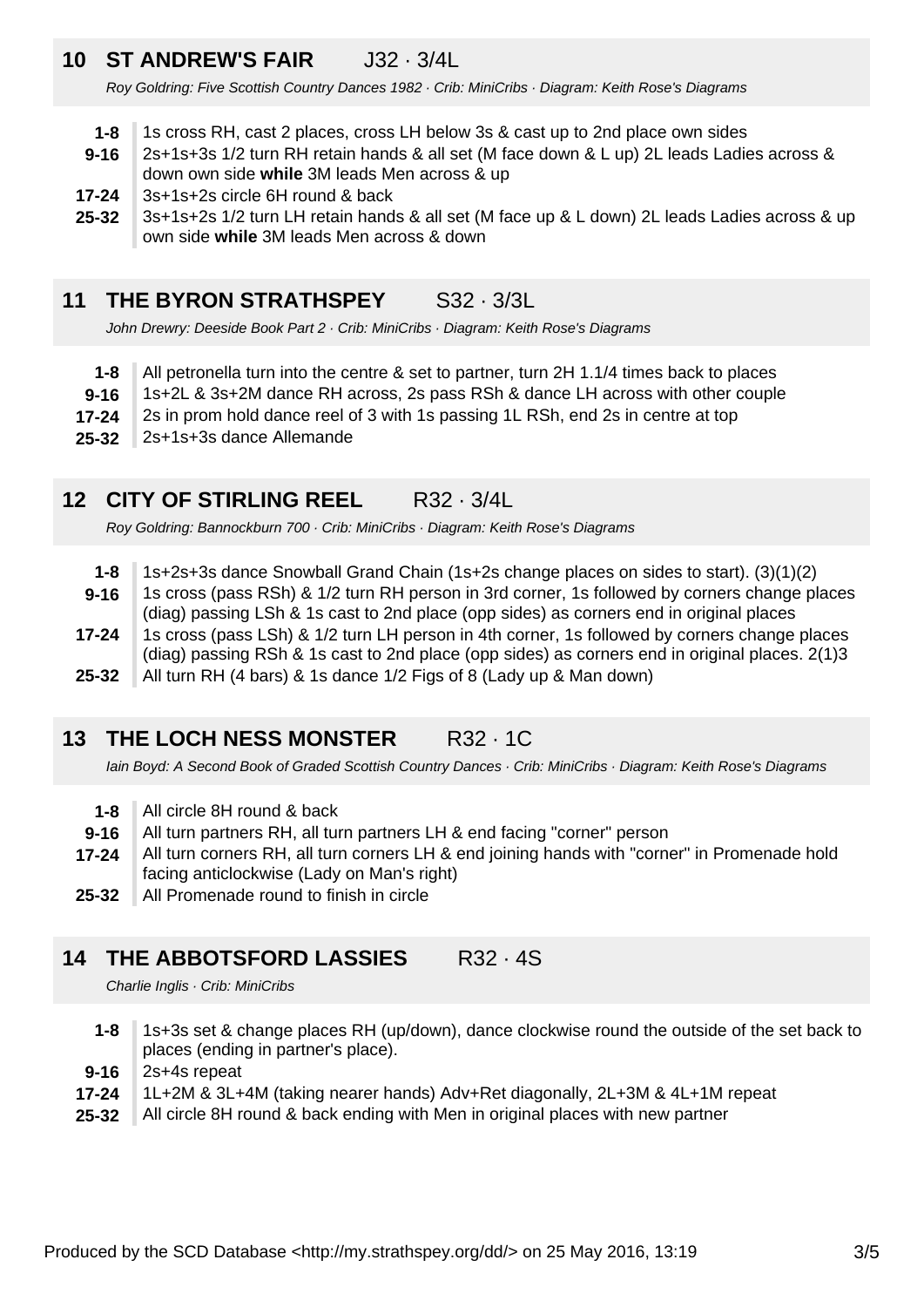### **15 RADICAL ROAD** R128 · 4S

Stewart Adam: Commonwealth Ceilidh Dances · Crib: MiniCribs · Diagram: Keith Rose's Diagrams

Start all facing partners Chorus 1

| 1-8      | All dance 1/2 Grand Chain (NO hands) & turn partners RH once round                                          |
|----------|-------------------------------------------------------------------------------------------------------------|
| $9 - 16$ | Repeat 1-8 back to places, all turning RH into waltz hold facing centre                                     |
| 17-24    | 1s+3s slip step up/down to change places (Men pass BtoB) and slip step back to places (Ladies<br>pass BtoB) |
|          |                                                                                                             |

**25-32** 2s+4s repeat 17-24

### Dance

- **1-8** 1M+3M in centre dance own choice/style **while** others circle Left (3 bars), pivot R foot over L and chase back to places
- **9-16** 1s+2L+4M & 3s+2M+4L (top/bottom 4 dancers) dance LH across, RH back, 2M+4M finish in centre
- **17-24** Repeat 1-8 with 2M+4M in centre
- **25-32** 4s+1L+3M & 2s+1M+3L (4 dancers each side) dance LH across, RH back, 1L+3L finish in centre
- **33-48** Repeat 1-16 with 1L+3L in centre
- **49-64** Repeat 1-16 with 2L+4L in centre, all finish in waltz hold facing centre

### Chorus 2

- **1-8** 1s+3s slip step up/down to change places (Men pass BtoB) and slip step back to places (Ladies pass BtoB)
- **9-16** 2s+4s repeat 1-8
- **17-24** All dance 1/2 Grand Chain (NO hands) & turn partners RH once round
- **25-32** Repeat 17-24 back to places, all turn RH into waltz hold facing centre

#### **16 THE PIPER AND THE PENGUIN** R88 · 4S

Roy Goldring: The Scotia Suite of Scottish Country Dances · Crib: MiniCribs · Diagram: Keith Rose's Diagrams

- **1-8** Ladies dance RSh round their corners, dance RH across ending in centre
- **9-16** Ladies dance LSh round their partners, dance LH across & back to places
- **17-24** Men dance RSh round their partners, dance RH across ending in centre
- **25-32** Men dance LSh round corners, dance LH across & back to places
- **33-40** 1s & 3s turn partners RH 1.1/4 times, Men followed by partners dance out between side couples & back to places (1M thru 4s & 3M thru 2s)
- **41-48** 1s+3s dance R&L
- **49-64** 2s+4s repeat bars 33-48
- **65-72** Ladies dance in turning right about to dance out, cast clockwise to opposite Lady's place
- **73-80** Men dance in turning left about to dance out, cast anticlockwise to opposite places
- **81-88** All turn partners RH 1.1/4 times into prom hold, Promenade anticlockwise 1/2 way round to original places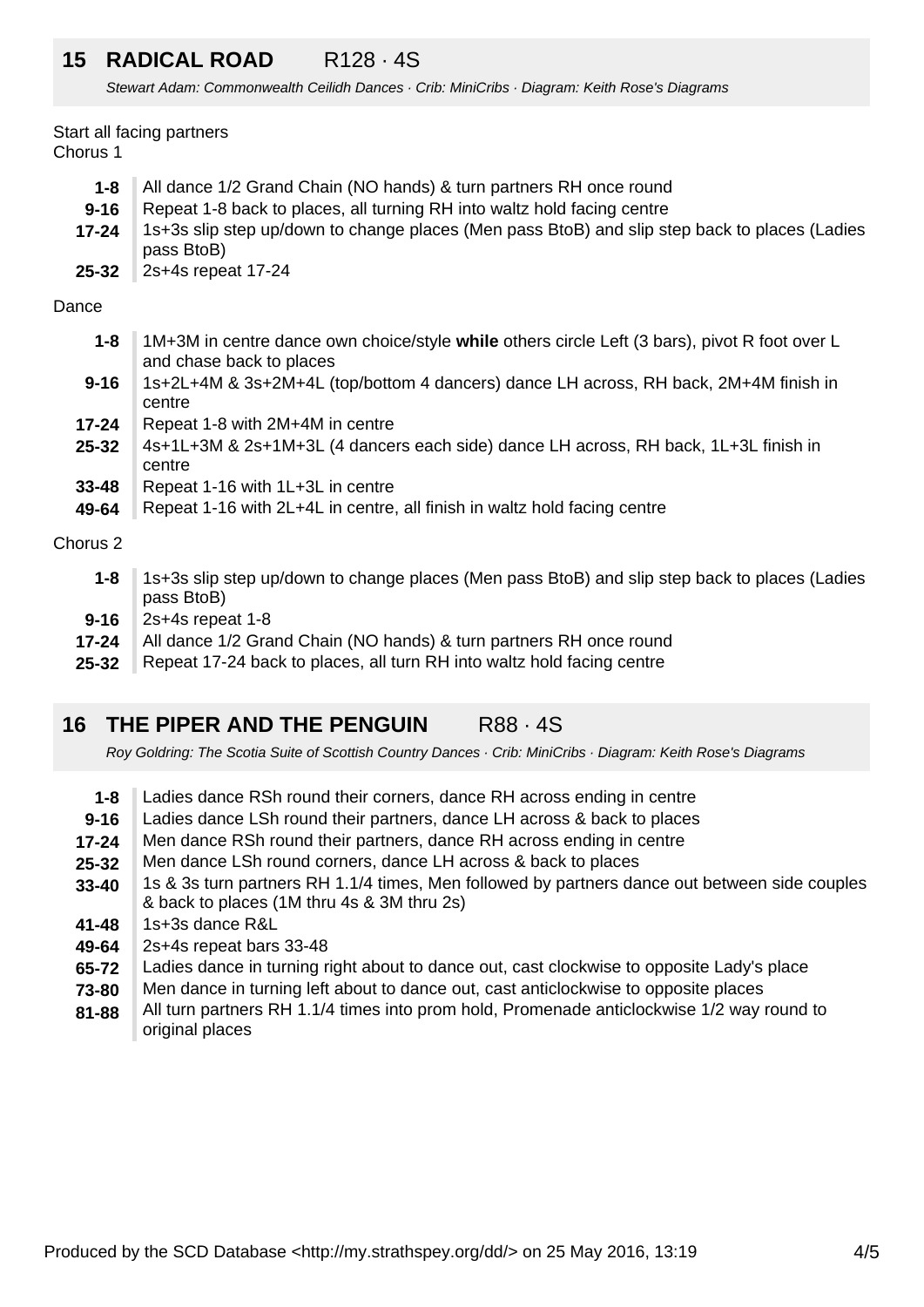### **17 BEST SET IN THE HALL** J32 · 3/4L

Helen Greenwood: RSCDS XLVI 7 · Crib: MiniCribs · Diagram: Keith Rose's Diagrams

- **1-8** 1s set & 1L followed by partner casts below 3s, 1L crosses & casts up to face her 1st corner **while** 1M dances up the middle to face 1st corner
- **9-12** 1s set to 1st corners & dance RSh round each other into 3rd corner (pstn) **while** 1st corners dance in & turn right about to face their original position
- **13-16** 1s+1st crnr person set & 1st crnr persons dance RSh round each other into diag opp crnrs **while** 1s dance in & pivot to right to face 2nd crnrs
- **17-24** 1s repeat bars 9-16 with 2nd corners & end passing RSh to 2nd place opposite sides. (3)(1)(2)
- **25-32** 2s+1s+3s chase clockwise 1/2 way & turn partners RH
- **18 THE GENTLEMAN** S32 · 3/4L

Roz Scott Huxley: RSCDS XXXV 5 · Crib: MiniCribs · Diagram: Keith Rose's Diagrams

- **1-8** 1s turn 2H & remain in middle facing each other as 2s step up, 1s+2s set (1s advancing & pass LSh to face opposite partner) & dance 1/2 reel of 4 across with 2s with 1s ending reel giving LH to face down on own side between 2s
- **9-16** 1s dance down to end between 3s & face each other, 1s+3s set (1s advancing & pass LSh to face opposite partner) & 1/2 reel of 4 across with 3s 1s end giving LH to face up on own side between 3s
- **17-24** 1s lead up to top, cross over & cast to 2nd place & 1/2 reels of 3 across (L with 2s & M with 3s)
- **25-32** 2s+1s dance Diamond Poussette

#### **19 THE ROYAL PATRON** R32 · 3/4L

Philip Whitley: QE Diamond Jubilee Dances · Crib: MiniCribs · Diagram: Keith Rose's Diagrams

- **1-4** 1L cast 2 places & 1M crosses & casts 1 place
- **5-8** 1L crosses below 3s & casts up round 3M to end between 3s **while** 1M crosses below 2s & casts up round 2M to end between 2s all facing down
- **9-16** 1L+3s & 1M+2s dance down & all turn to right, 2s+3s dance up **while** 1s 1¼ turn RH moving up to end between 3s facing opp sides
- **17-24** 3s+1s dance  $\frac{1}{2}$  RSh reel of 4, 1s turn LH 1 $\frac{1}{2}$  moving up to end between 2s facing own sides **while** 3s set & cross RH
- **25-32** 2s+1s dance ½ LSh reel of 4, 1s turn LH moving down to 2nd place (4 bars) **while** 2s set & cross RH

#### **20 THE DEIL AMANG THE TAILORS** R32 · 3/4L

RSCDS XIV 7 · Crib: MiniCribs · Diagram: Keith Rose's Diagrams

- **1-8** 1s+2s set & dance RH across 1/2 way, set & dance LH across 1/2 way back to place
- **9-16** 1s lead down the middle & back to top
- **17-24** 1s+2s dance Allemande
- **25-32** 2s+1s+3s circle 6H round & back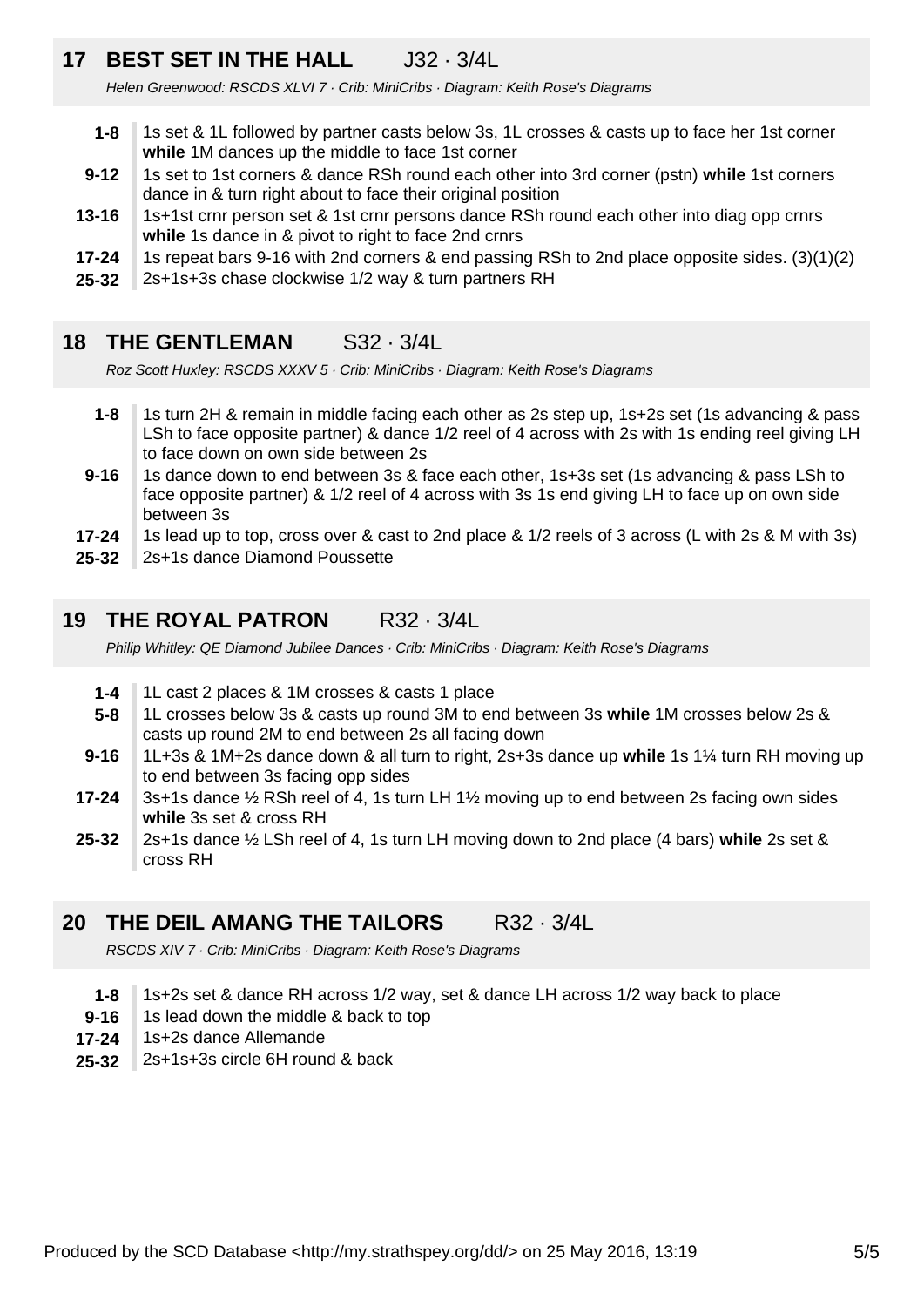## **ZA 2016-06-11 RSCDS Cape Town Queen's 90th Birthday dance**